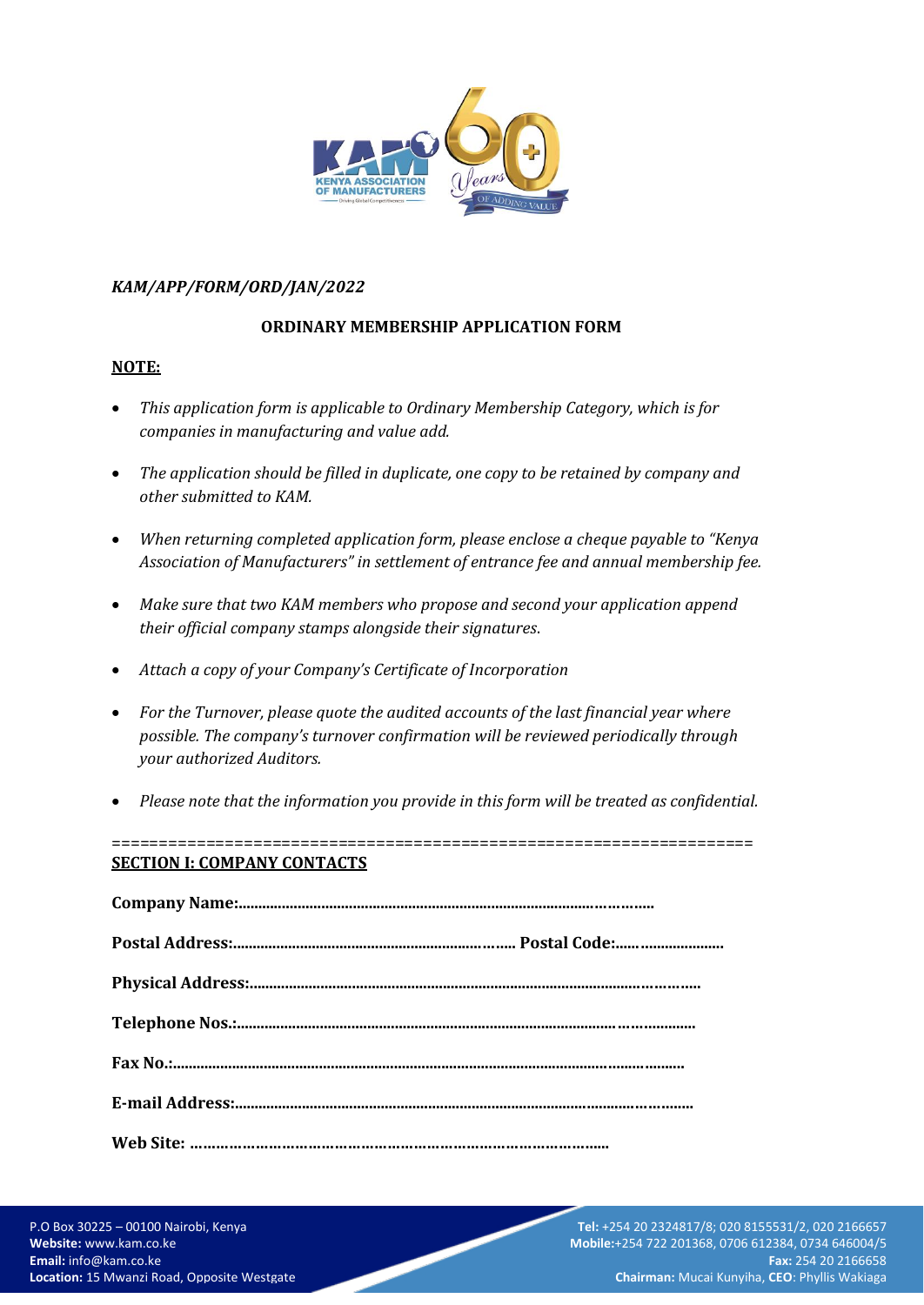## **SECTION II: COMPANY DETAILS**

- 1. Nature of Business:.....................................................................……............…………...
- 2. Physical Location:.............……………………………....……………………………....
	- .........................................................................................................……..........................

# 3. Principal products and their brand names:

|               | <b>Product Name</b> | Tariff Code (H.S) | <b>Brand Name</b> |
|---------------|---------------------|-------------------|-------------------|
|               |                     |                   |                   |
| ◠<br><u>.</u> |                     |                   |                   |
| ◠<br>.ບ.      |                     |                   |                   |
| 4.            |                     |                   |                   |
| C.            |                     |                   |                   |

- 4. Which year was the business established:……………....................................………………
- 5. Type of Ownership (a) Limited Company, Private/Public…………………………… (b) Partnership…………………………………………………..
- 6. Full names and Nationality of the company Director/Partner at the date of this application

|               | <b>Full names</b> | Nationality |
|---------------|-------------------|-------------|
| . .           |                   |             |
| n<br><u>.</u> |                   |             |
| ာ<br>.ა       |                   |             |
| 4.            |                   |             |
| -<br>o.       |                   |             |

7. Names and contacts of the Managers

|                                   | Name | Email | Direct Phone/<br>Cell |
|-----------------------------------|------|-------|-----------------------|
| <b>Chief Executive</b>            |      |       |                       |
| <b>Finance Director</b>           |      |       |                       |
| <b>Production Manager</b>         |      |       |                       |
| <b>Export Manager</b>             |      |       |                       |
| Marketing Manager                 |      |       |                       |
| Corporate Affairs<br>Manager      |      |       |                       |
| <b>Human Resources</b><br>Manager |      |       |                       |
| <b>Administration Manager</b>     |      |       |                       |
| Others                            |      |       |                       |

- 8. Total capital invested:
	- (a) Share capital:................................…………………….......................…...........
	- (b) Loan capital:.........................................................…………………….............
- 9. Approximate annual turnover Kshs.....................…………………………………...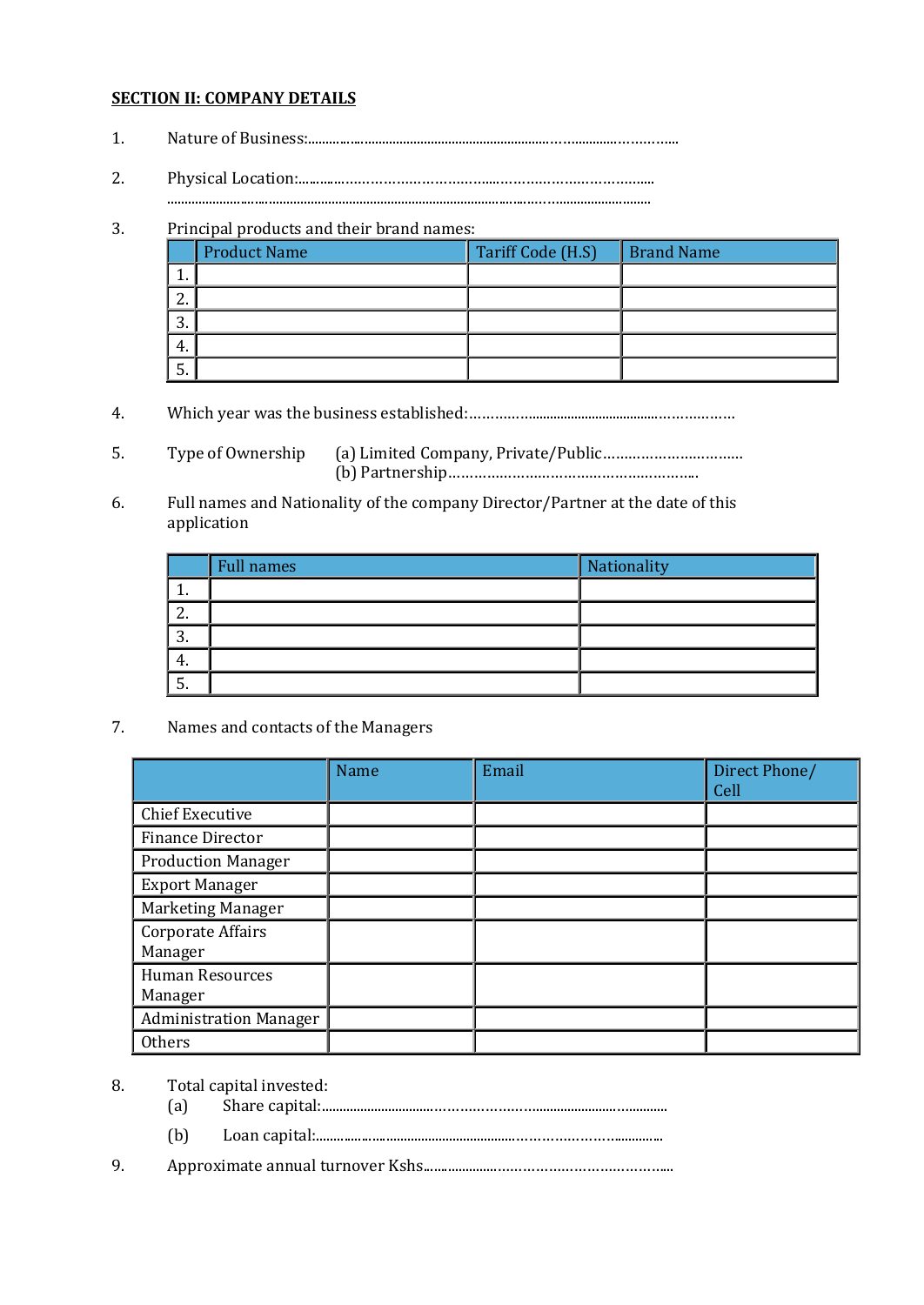| 10 | Number of Employee |  |  |
|----|--------------------|--|--|
|    |                    |  |  |

## 11. **Structure of Annual Membership Fee**

Annual membership fee is based on company's turnover as follows:

| <b>Annual Turnover</b> | <b>Annual Subs</b><br><b>Fee VAT</b> | <b>New Members Entrance</b><br><b>Fees</b> | <b>Total Payable</b><br>by New |
|------------------------|--------------------------------------|--------------------------------------------|--------------------------------|
|                        | <b>Inclusive (Ksh.)</b>              |                                            | members                        |
| 1                      | 2                                    | 3                                          | 4                              |
| Below 20 Million       | 26,796.00                            | 14,036.00                                  | 40,832.00                      |
| 20-50 Million          | 40,194.00                            | 21,054.00                                  | 61,248.00                      |
| 51-100 Million         | 60,291.00                            | 31,581.00                                  | 91,872.00                      |
| 101-250 Million        | 100,485.00                           | 52,635.00                                  | 153,120.00                     |
| 251-500 Million        | 159,726.08                           | 83,666.04                                  | 243,392.13                     |
| 501-1 Billion          | 207,669.00                           | 108,779.00                                 | 316,448.00                     |
| 1-3 Billion            | 308,154.00                           | 161,414.00                                 | 469,568.00                     |
| 3-5 Billion            | 335,790.42                           | 175,890.22                                 | 511,680.64                     |
| 5-10 Billion           | 401,940.00                           | 210,540.00                                 | 612,480.00                     |
| Over 10 Billion        | 468,930.00                           | 245,630.00                                 | 714,560.00                     |

Table 1:

- New members joining after mid-year are required to pay a prorated Annual Fee depending on joining month of the calendar year as indicated in column (2), an Entrance Fee as indicated in column (3).
- The Entrance Fee indicated in column (3) is a one-off payment i.e. at the time of joining the Association.
- Please Tick  $\lceil \sqrt{\cdot} \rceil$  the amount you are to pay according to column (4) in Table 1.

| (a) | Ksh. 40,832.00  |                               |                                       |
|-----|-----------------|-------------------------------|---------------------------------------|
| (b) | Ksh. 61,248.00  |                               | $\overline{\phantom{a}}$              |
| (c) | Ksh. 91,872.00  |                               |                                       |
| (d) | Ksh. 153,120.00 | $\overline{\phantom{a}}$<br>L |                                       |
| (e) | Ksh. 243,392.13 |                               | $\overline{\phantom{a}}$              |
| (f) | Ksh. 316,448.00 | $\Box$<br>L                   |                                       |
| (g) | Ksh. 469,568.00 |                               | $\begin{array}{c} \end{array}$        |
| (h) | Ksh. 511,680.64 | L                             | $\overline{\phantom{a}}$              |
| (i) | Ksh. 612,480.00 |                               |                                       |
| (i) | Ksh. 714,560.00 | L                             | $\begin{array}{c} \hline \end{array}$ |
|     |                 |                               |                                       |

• In the second year after joining, members will only be required to pay the annual subscription fee indicated in column (2) of Table 1 or as may be determined by the Executive Committee as per clause 16 of the Memorandum & Articles of Association.